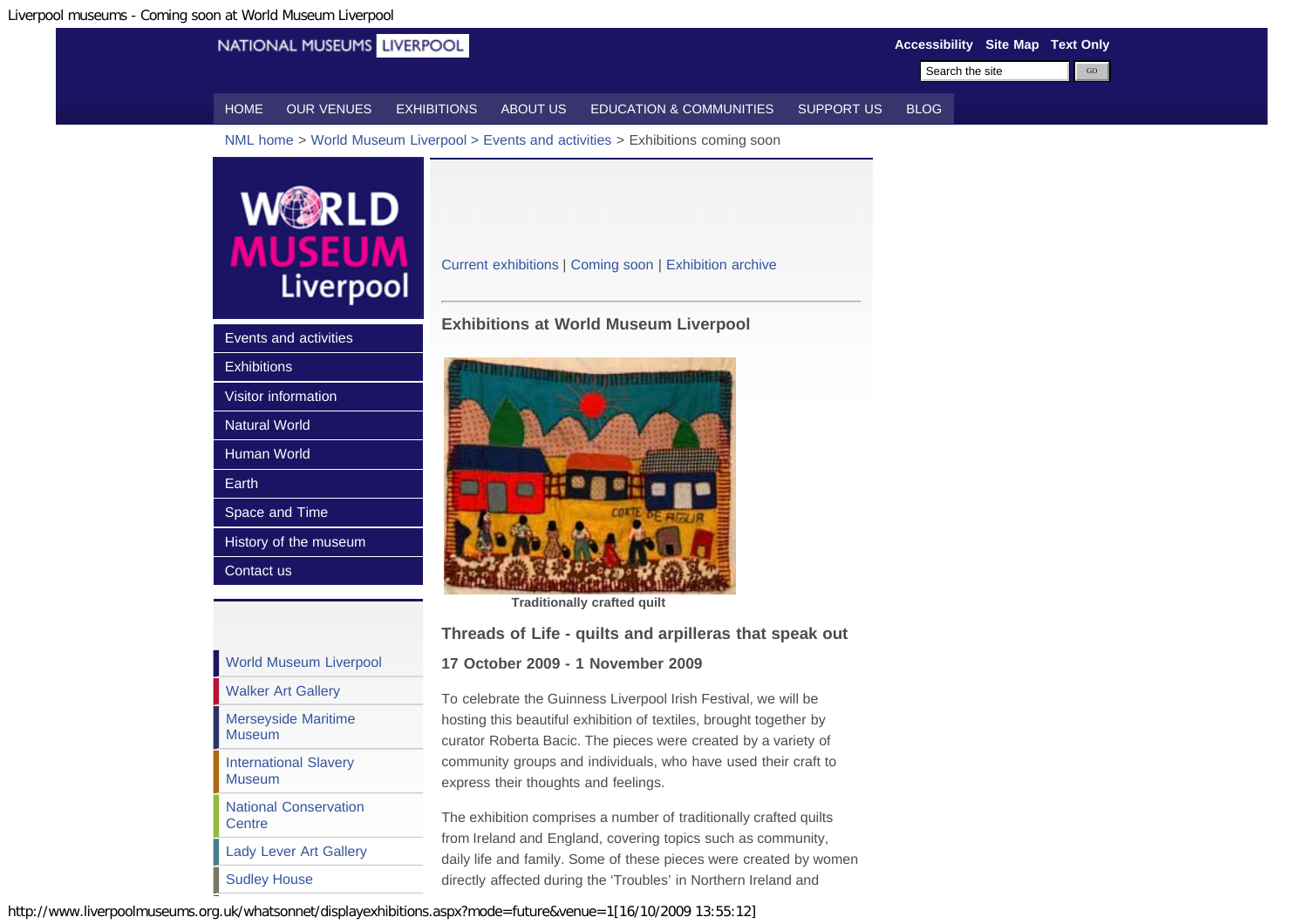## Liverpool museums - Coming soon at World Museum Liverpool

[Museum of Liverpool](http://www.liverpoolmuseums.org.uk/mol/) demonstrate both their feelings of loss and their hope for peace within their community.

> The exhibition also contains a selection of arpilleras (pronounced "ar-pee-air-ahs"); three-dimensional appliqué textiles from Latin America. The pieces here on display are from Chile and Peru, with most of the Chilean pieces coming from the times of the country's dictatorship (1973 - 1990.) Many of these textiles depict the experiences of people living during that difficult time and reflect their determination and courage.

For an extensive archive on this subject, visit [www.cain.ulst.ac.uk/quilts](http://www.cain.ulst.ac.uk/quilts)

The Guinness Liverpool Irish Festival runs from 16 October – 1 November 2009. For more information about events throughout the city visit the [Liverpool Irish Festival website.](http:// www.liverpoolirishfestival.com/)

Photos by Colin Peck and Martin Melaugh



**Plantastic**

**12 February 2010 - 5 September 2010**

Discover the secret world of plants in **Plantastic**, an interactive exhibition for all the family. We use plants in our daily life, often without knowing or thinking about them, but they are essential for the planet's survival.

In the exhibition there will be around 40 exciting interactive displays that show the dynamic life of plants and explore the themes of feeding, providing, reproducing, moving and surviving.

An exhibition co-produced by National Museums Liverpool, The Museon (Netherlands), Technopolis, the Flemish Science Centre (Belgium), Bruns (Netherlands) and Le Vaiseau (France).

http://www.liverpoolmuseums.org.uk/whatsonnet/displayexhibitions.aspx?mode=future&venue=1[16/10/2009 13:55:12]